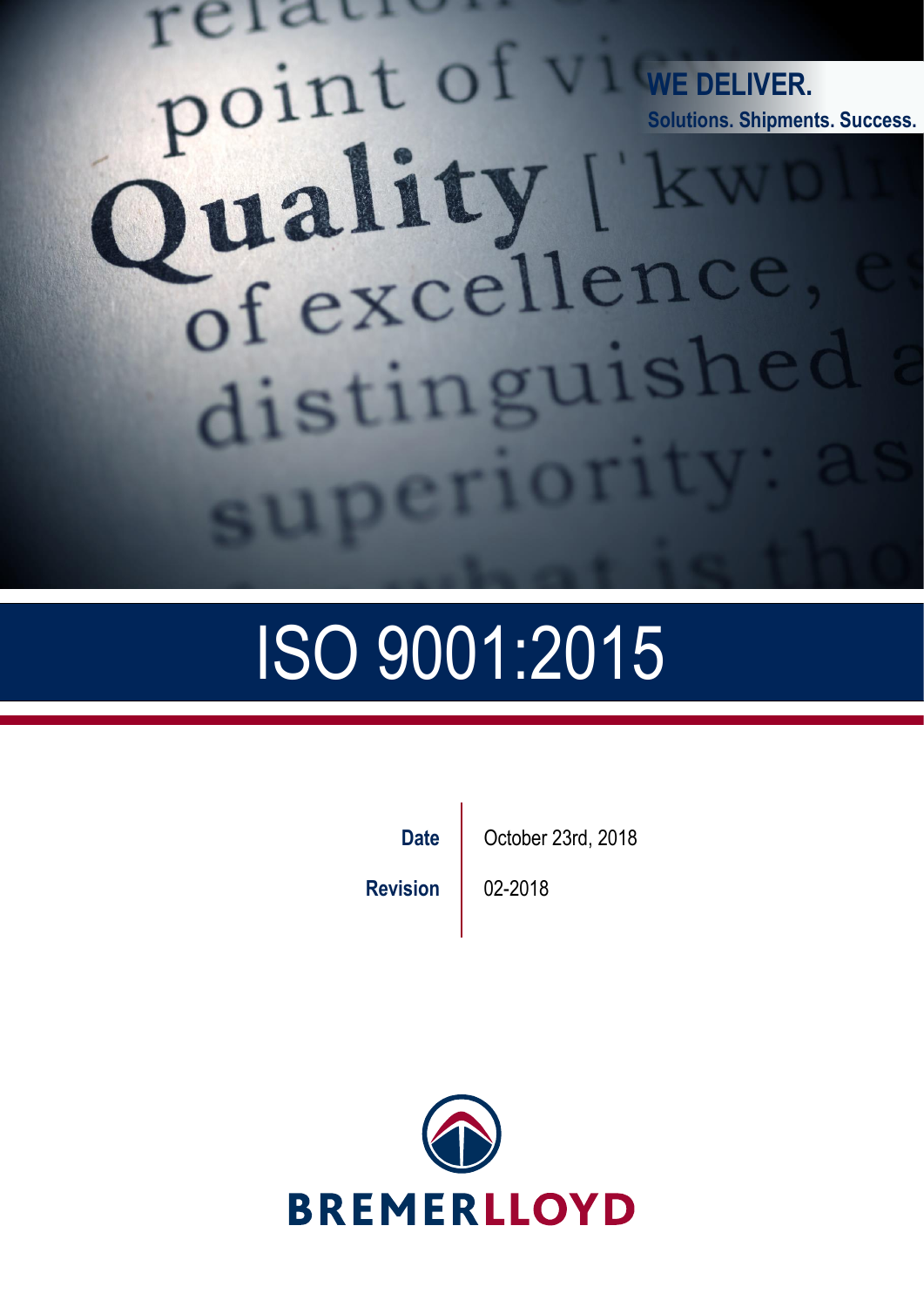

## Certificate of Approval

This is to certify that the Management System of:

#### Bremer Lloyd Holding GmbH & Co. KG

Rembertistr. 28, 28203 Bremen, Germany

has been approved by LRQA to the following standards:

ISO 9001:2015



P.G. Cornelissen - Area Manager North Europe Issued by: Lloyd's Register Deutschland GmbH

for and on behalf of: Lloyd's Register Quality Assurance Limited

This certificate is valid only in association with the certificate schedule bearing the same number on which the locations applicable to this approval are listed.

Current issue date: 27 June 2018 Current issue date: 27 June 2018 Expiry date: 21 August 2019 **ISO 9001 – 22 August 2016** Certificate identity number: 10099126

Approval number(s): ISO 9001 – 0026285

The scope of this approval is applicable to: Activities in managing and financing of subsidiaries as well as the provision of services for the development, planning, and execution of turnkey projects, international freight forwarding, third-party (3PL) and fourth-party logistic (4PL) supply chain management.





Lloyd's Register Group Limited, its affiliates and subsidiaries, including Lloyd's Register Quality Assurance Limited (LRQA), and their respective officers, employees or agents are, individually and collectively, referred Issued by: Lloyd's Register Deutschland GmbH, Adolf-Grimme-Allee 3 50829 Köln Germany for and on behalf of: Lloyd's Register Quality Assurance Limited, 1 Trinity Park, Bickenhill Lane, Birmingham B37 7ES, United Kingdom